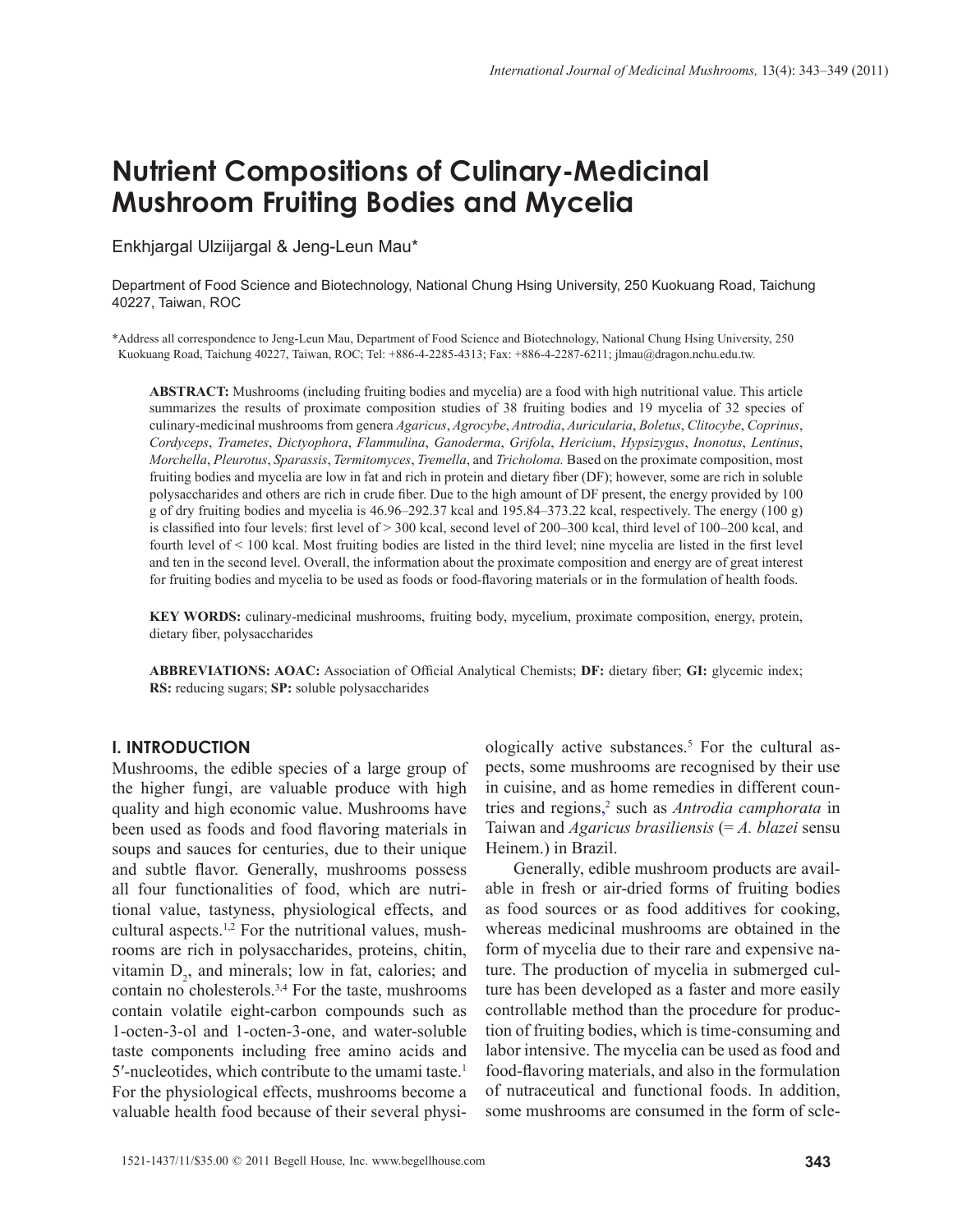rotia, such as truffle and *Grifola umbellata*, while some species of mushroom spores are ground into broken products for use in pharmaceutical formulation, such as *Ganoderma lucidum*. Due to increased health awareness, it appears that the production and consumption of mushroom fruiting bodies and mycelia has increased in recent years.

# **II. PROXIMATE COMPOSITION AND ENERGY**

The proximate composition in mushrooms includes ash, fat, protein, and total carbohydrate. Moisture, crude ash, crude fat, and crude protein are usually determined according to the methods of the Association of Official Analytical Chemists (AOAC).6 The nitrogen conversion factor used for crude protein calculation is 4.38 instead of 6.25 because mushrooms usually contain a high amount of chitin, a biopolymer of *N*-acetylglucosamine, which interferes with the total nitrogen determination.3 The total carbohydrate content is calculated by subtracting the contents of ash, fat, and protein from 100.

Total carbohydrate can be subdivided into reducing sugars (RS) and dietary fiber (DF), which consists of soluble polysaccharides (SP) and crude fiber. Reducing sugars are determined using the 3,5-dinitrosalicylic acid method.7 Crude fiber is determined according to the AOAC methods.<sup>6</sup> Thus, soluble polysaccharide content is calculated by subtracting the contents of reducing sugars and crude fiber from the total carbohydrate content. In addition, only the reducing sugars in mushrooms can be utilized in the human body to produce energy. Thus, the energy provided by 100 grams of dry mushrooms is calculated as follows:

Energy (kcal/100 g) =  $RS \times 4 + fat \times 9 + pro$ tein  $\times$  4.

# **III. PROXIMATE COMPOSITION OF FRUITING BODIES**

Currently, there are many varieties of fresh and dried mushrooms available in Taiwan. The article summarizes the results of proximate composition of 38 fruiting bodies and 19 mycelia from about two decades of research, presented in Tables 1 and 2, respectively. In order to show the comparison on the same basis, the data calculated are presented based on dry matter. The composition of mushrooms can vary considerably from species to species and strain to strain. In addition, the cultivation techniques, including use of different substrates, maturity at harvest, and methods of analysis also result in different compositions. However, the results reported herein can provide basic information about these mushrooms for practical use or nutritional consideration.

Most fresh mushrooms contain 85% to 93% moisture, generally around 90%.3 In converting of the dry basis to the fresh basis, the moisture content of mushrooms is arbitrarily assigned to be 90%. Thus, the ash, carbohydrate, fat, fiber, and protein contents shown in Table 1 can be converted to a fresh basis by a factor of 0.1, i.e., one log reduction or one decimal reduction.

# **A. Protein**

Generally, mushrooms are a good source of protein in the diet, and their protein contents range from 19% to 35% dry weight.3 Mushroom protein is of good quality in vegetable protein in addition to legume protein. Besides, no limiting amino acids are found in mushroom protein when compared with the FAO/WHO reference protein pattern.<sup>8</sup> In Table 1, only northern *Cordyceps* contains 36.36% of protein, whereas the protein contents of most fruiting bodies are 10.26 to 26.74%. However, species of genera *Auricularia*, *Ganoderma*, and *Inonotus* are poor sources of protein and their contents are less than 10%.

## **B. Fat**

Fat is determined by ether extract from the Soxhlet apparatus following the standard procedure.7 The fat content in mushrooms ranges from 1.1% to 8.3% dry weight, with the mean being  $\sim$ 4.0%.<sup>3</sup> In Table 1, only northern *Cordyceps* contains 10.06% of fat. The fat contents of most mushrooms are 1.57% to 9.23%, but stipes of *Lentinus edodes*, *Tremella fuciformis*, *Clitocybe maxima*, *Trametes versicolor* (= *Coriolus versicolor*), *Auricularia mesenterica*, and *A. polytricha* are below 1.5%.

# **C. Ash**

Ash is the inorganic residue remaining after burning at 550–600ºC, and ash content represents the total mineral content in mushrooms. In Table 1, the ash contents of all mushrooms are below 10%, whereas those of *Ganoderma* and *Auricularia* are 1.69%–3.29%. It seems that the ash contents of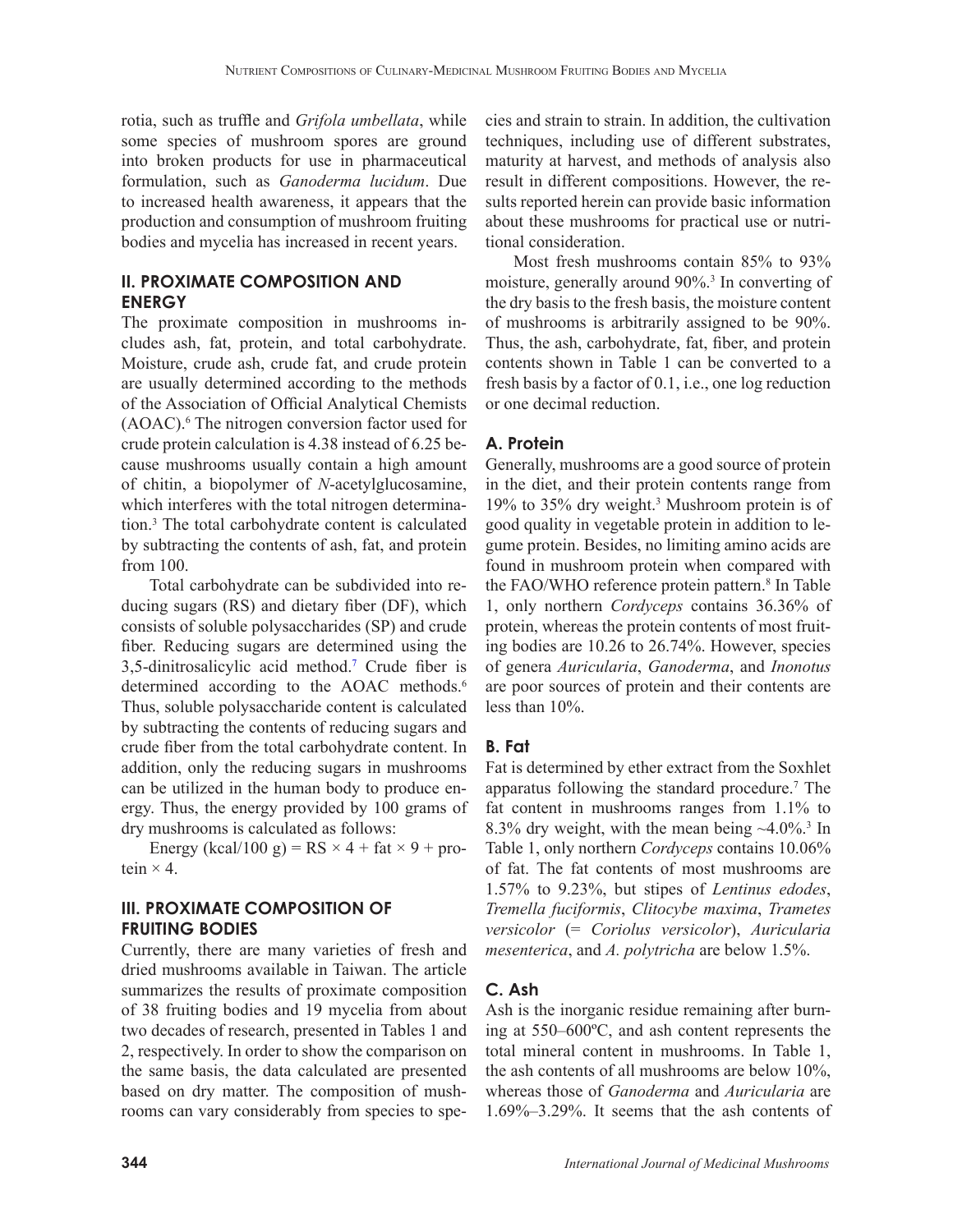|                                           |                      | as<br>4            |                         |                | Carbohydrate                           | (%)             |                | Fat               | Protein                                                                                   | Energy <sup>b</sup> |    |
|-------------------------------------------|----------------------|--------------------|-------------------------|----------------|----------------------------------------|-----------------|----------------|-------------------|-------------------------------------------------------------------------------------------|---------------------|----|
| Species/Fruiting body                     | Common name          | (%)                | RS <sup>a</sup>         | <u>ဇ</u>       | Fiber                                  | DF <sup>a</sup> | <b>Total</b>   | (%)               | (%)                                                                                       | ි<br>(kcal/100      | خ. |
| Agaricus bisporus MS                      | Button mushroom      |                    | 13.9                    | 27.85          | 20.44                                  | 48.29           | S<br>ର୍        |                   | 26.49                                                                                     | 184.37              |    |
| Agaricus brasiliensis (= A. blazei)       | Brazilian mushroom   | 6.81               | 10.7                    | 34.81          | 18.31                                  |                 | 63.83          | 2.62              | 26.74                                                                                     |                     |    |
| Agrocybe cylindracea brown                | Willow-pine mushroom | 7.90               | 14.73                   | 28.85          | 22.80                                  | 51.65           | 66.38          | 3.54              | 22.18                                                                                     | 179.50              |    |
| Agrocybe cylindracea yellow               | Willow-pine mushroom | 6.65               | 7.88                    | 45.83          | 19.54                                  | 65.37           | 73.25          | 3.63              | 16.47                                                                                     | 130.07              |    |
| Auricularia fuscosuccinea brown           | Jin ear              | 4.02               | 9.87                    | 61.32          |                                        | 73.01           | 82.88          | 4.48              | 8.62                                                                                      | 114.28              |    |
| Auricularia fuscosuccinea white           | Snow ear             | 5.54               | 10.90                   | 57.98          | 8.51                                   | 66.49           |                | 4.54              |                                                                                           | 134.58              |    |
| Auricularia mesenterica                   | Black ear            | 3.29               | 17.8'                   | 58.72          | 3.92                                   |                 | 80.45          | 0.80              | 12.53<br>15.46                                                                            | 140.28              |    |
| Auricularia polytricha                    | Red ear              | 2.05               | 17.62                   | 70.52          | 3.63                                   | 62.64<br>74.15  | 91.77          | 0.48              | 5.70                                                                                      | 97.60               |    |
| Boletus edulis                            | King bolete          | 5.84               | 8.31                    | 47.85          | 13.70                                  | 61.55           | 69.86          | 5.76              | 18.54                                                                                     | 159.24              |    |
| Clitocybe maxima cap                      | Big cup mushroom     | 5.28               | 22.2                    | 21.44          |                                        | 48.22           | 70.43          | 2.70              |                                                                                           | 199.50              |    |
| Clitocybe maxima stipe                    | Big cup mushroom     | .თ<br>პ            | 31.47<br>15.91<br>14.03 | 19.45          |                                        | 51.21           | 82.68          | 1.24              |                                                                                           | 186.68              |    |
| Coprinus comatus                          | Shaggy ink cap       | $\frac{4}{3}$      |                         | 42.46          |                                        | 54.94           | 70.85          | 3.11              |                                                                                           | 162.03              |    |
| Cordyceps militaris                       | Northern Cordyceps   | 5.94               |                         | 14.01          |                                        | 33.58           | 47.61          | 10.09             |                                                                                           | 292.37              |    |
| Trametes (=Coriolus) versicolor           | Yun chih             | 6.3                | 28.27                   | 36.82          | 26.78<br>26.78.574<br>26.79.28         | 60.06           | 88.33          | 1.10              |                                                                                           | 139.78              |    |
| Dictyophora indusiata                     | Basket stinkhorn     | 6.25               | 20.11                   | 46.91          |                                        | 56.07           | 76.18          | 2.98              | 21.59<br>21.50<br>20.36<br>20.59<br>21.59                                                 | 165.62              |    |
| Flammulina velutipes white                | Winter mushroom      |                    |                         | 34.31<br>27.60 |                                        | 50.30           | 64.18          | 8.89<br>9.23      | 20.00                                                                                     | 215.53<br>237.79    |    |
| Flammulina velutipes yellow               | Winter mushroom      |                    | $13.03$<br>$12.03$      |                |                                        | 44.58           |                |                   |                                                                                           |                     |    |
| Ganoderma lucidum                         | Ling chih            |                    | 15.12                   | 10.90          |                                        | 70.06           | 56.61<br>85.18 | 5.13              |                                                                                           |                     |    |
| Ganoderma lucidum antler                  | Ling chih            | 0211<br>111<br>111 | 15.56                   | 12.22          | 9.16<br>15.98<br>16.98<br>59.49        | 71.71           | 87.27          | 3.85              | $7.92$<br>$7.8$<br>8.81                                                                   | 138.33<br>125.61    |    |
| Ganoderma tsugae                          | Song shan ling chih  | 1.69               | 5.35                    | 5.06           | $73.37$<br>$59.95$<br>$7.81$<br>$7.81$ | 78.43           | 83.78          | 5.72              |                                                                                           | 108.12              |    |
| Ganoderma tsugae baby                     | Song shan ling chih  | 2.62               | 5.86                    | 11.31          |                                        | 71.24           | 77.10          | 6.50              |                                                                                           |                     |    |
| Grifola frondosa                          | Maitake              | 6.99               | 10.71                   | 48.07          |                                        | 58.12           | 68.83          |                   |                                                                                           | 137.06              |    |
| Hericium erinaceus                        | Lion's mane          | 9.35               | $17.39$<br>$15.69$      | 39.63          |                                        | 47.44           | 64.83          | 3.52              |                                                                                           | 177.97<br>177.97    |    |
| Hypsizygus marmoreus                      | Hon-shimeji          | 7.7E               |                         | 24.78          | 28.09                                  | 52.87           | 68.56          | 4.09              |                                                                                           |                     |    |
| Hypsizygus marmoreus white                | Hon-shimeji          |                    | 15.70                   | 23.94          | 25.42                                  | 49.36           | 65.06          | 5.62              | $\begin{array}{c} 78 \\ 13.08 \\ 21.08 \\ 22.30 \\ 23.60 \\ 24.51 \\ 1.51 \\ \end{array}$ | 197.62              |    |
| Inonotus obliquus                         | Chaga                | 8.36               | 4.92                    | 48.27          | 34.58                                  | 82.85           | 87.77          | 2.36              |                                                                                           | 46.96               |    |
| Lentinus edodes 271                       | Shiitake             | 5.2                | 25.81<br>19.68          | 36.49          | 5.63                                   | 42.12           | 67.93          | 6.34              | $20.4689$<br>$20.4689$<br>$20.469$                                                        | 242.14              |    |
| Lentinus edodes stipe                     | Shiitake             |                    |                         | 17.97          | 46.99                                  | 64.96           | 84.64          | 1.32              |                                                                                           | 131.64              |    |
| $\overline{ }$<br>Lentinus edodes Tainung | Shiitake             | 5.85               | 21.91                   | 41.99          | 4.88                                   | 46.87           | 68.78          |                   |                                                                                           | 217.67              |    |
| Pleurotus citrinopileatus                 | Golden oyster        | 6.72               | 17.90                   | 27.92          | 18.03                                  | 45.95           | 63.85          | 3.44              |                                                                                           | 206.52              |    |
| Pleurotus cystidiosus                     | Abalone mushroom     | 9.62               | 21.00                   | 42.13          | 8.74                                   | 50.87           | 71.87          | $\frac{0}{3}$ .10 | 15.41                                                                                     | 173.54              |    |
| Pleurotus eryngii                         | King oyster mushroom |                    | 23.05                   | 41.50          | 5.97                                   | 47.47           | 70.52          | 1.57              | 22.15                                                                                     | 194.93              |    |
| Pleurotus ferulae                         | Ferulae mushroom     | 6.60               | 30.46                   | 30.67          | 12.98                                  | 43.65           | 74.11          | 3.01              |                                                                                           | 214.05              |    |
| Pleurotus ostreatus                       | Oyster mushroom      | 7.59               | $19.65$<br>$23.21$      | 41.42          | 5.33                                   | 46.75           | 66.40          | 2.16              | 16.28<br>23.85                                                                            | 193.44              |    |
| Pleurotus ostreatus gray                  | Oyster mushroom      | 5.90               |                         | 40.99          | 9.82                                   | 50.81           | 74.02          |                   | 16.32                                                                                     | 191.96              |    |
| Tremella fuciformis                       | Silver ear           |                    | 31.64                   |                | 2.91                                   |                 |                | 0.93              | 8.30                                                                                      |                     |    |
| Tricholoma giganteum                      | Giant mushroom       | 5.03               | 37.95                   | 32.            | 4.50                                   | 36.62           | 57<br>4.       | 4.28              | 16.12                                                                                     | 254.80              |    |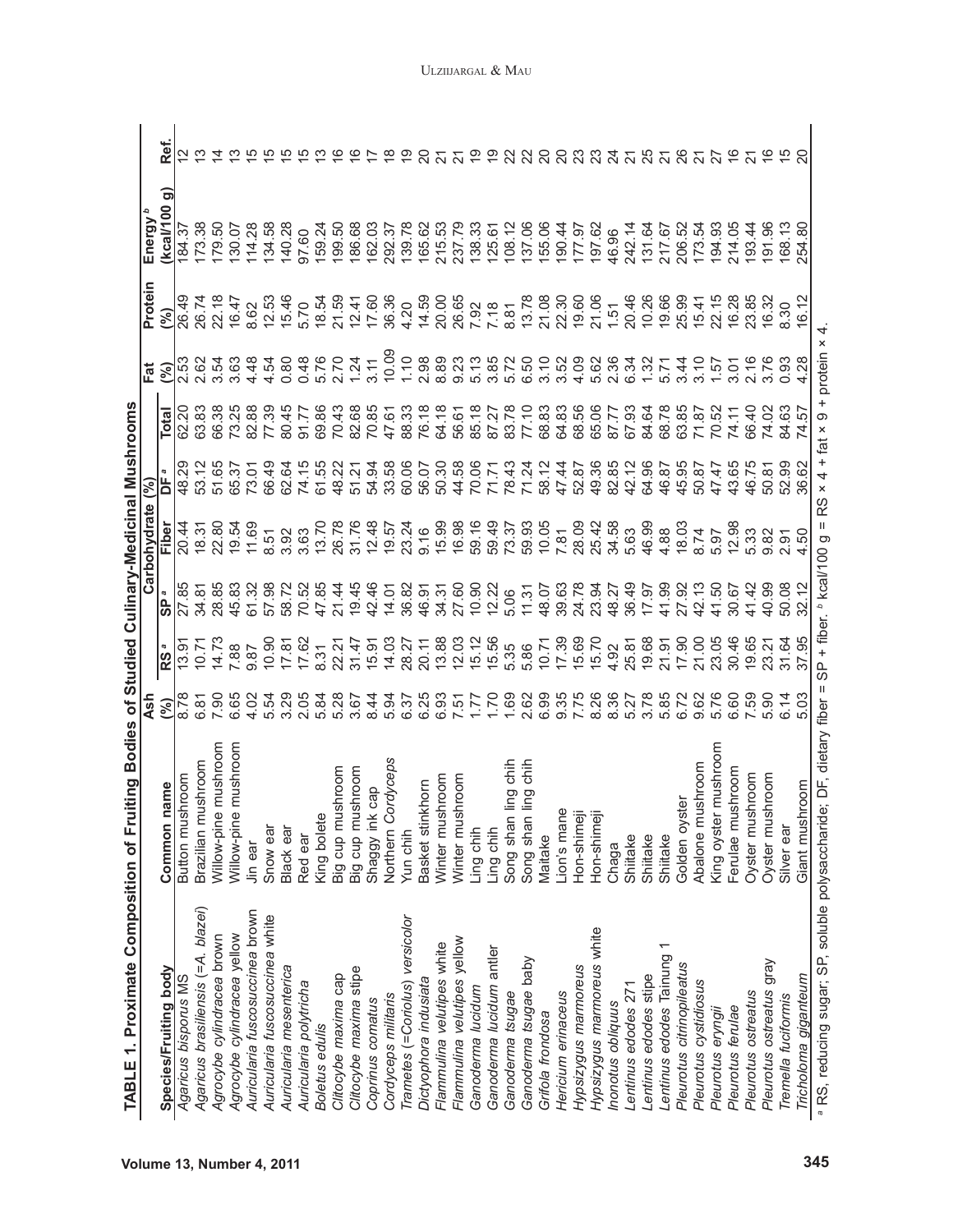| i<br>.     |  |
|------------|--|
| Ì          |  |
| j          |  |
|            |  |
| lia of Stu |  |
| ו<br>ו     |  |
|            |  |
|            |  |
| ſ          |  |
| –<br>ב ∴   |  |

|                                |                           | Ash       | of Studied Culinary-Medicinal Mushrooms |          | Carbohydrate |       |       |        | Protein | Energy                         |                |
|--------------------------------|---------------------------|-----------|-----------------------------------------|----------|--------------|-------|-------|--------|---------|--------------------------------|----------------|
| <b>Species/Mycelia</b>         | Common name               | $(\%)$    | R <sub>S</sub>                          | <b>G</b> | Fiber        | ЪF    | Total | Fat (% | ଟ୍ର     | $\widehat{\sigma}$<br>Kcal/100 | Ref.           |
| က<br>Agaricus bisporus Tainung | Button mushroom           | 6.72      | 13.25                                   | 32.56    | 8.72         | 41.28 | 54.53 | 1.73   | 37.02   | 216.65                         | 88             |
| Agaricus brasiliensis          | Brazilian mushroom        | 5.90      | 11.58                                   | 30.83    | 26.41        | 57.24 | 68.82 | 9.68   | 15.60   | 195.84                         |                |
| Agrocybe cylindracea brown     | Ξ<br>Willow-pine mushroor | 5.12      | 17.48                                   | 13.17    | 28.96        | 42.13 | 59.61 | 17.32  | 17.95   | 297.60                         | $\overline{4}$ |
| Antrodia camphorata            | Chang chih                | 3.92      | 25.39                                   | 31.27    | 20.14        | 51.41 | 76.80 | 9.79   | 0.49    | 227.63                         | 29             |
| Antrodia salmonea              | Shiang shan chih          | <u>57</u> | 37.97                                   | 4.74     | 3.28         | 8.02  | 45.99 | 3.23   | 45.21   | 361.79                         | 80             |
| Coprinus comatus               | Shaggy ink cap            | 5.26      | 36.45                                   | 12.33    | 20.38        | 32.71 | 69.16 | 2.96   | 22.62   | 262.92                         | 7              |
| Cordyceps militaris            | Northern Cordyceps        | 6.97      | 12.97                                   | 24.57    | 19.17        | 43.74 | 56.71 | 7.20   | 29.12   | 233.16                         | 29             |
| Cordyceps sinensis             | Caterpillar mushroom      | 3.59      | 29.26                                   | 21.80    | 10.18        | 31.98 | 61.24 | 11.76  | 23.41   | 316.52                         | 30             |
| Ganoderma tsugae               | Song shan ling chih       | 5.18      | 15.42                                   | 11.56    | 19.39        | 30.95 | 46.37 | 21.86  | 26.59   | 364.78                         | 22             |
| Grifola frondosa               | Maitake                   | 3.95      | 10.19                                   | 23.11    | 11.70        | 34.81 | 45.00 | 24.65  | 26.40   | 368.21                         | 75             |
| Hericium erinaceus             | Lion's mane               | 2.57      | 9.88                                    | 18.29    | 36.81        | 55.10 | 64.98 | 8.78   | 23.67   | 213.22                         | 32             |
| Hypsizygus marmoreus           | Hon-shimeji               | 3.83      | 16.72                                   | 12.39    | 22.33        | 34.72 | 51.44 | 15.12  | 29.61   | 321.40                         | ಔ              |
| Hypsizygus marmoreus white     | Hon-shimeji               | 3.69      | 19.10                                   | 6.40     | 22.40        | 28.80 | 47.90 | 20.62  | 27.79   | 373.14                         | ಔ              |
| Inonotus obliquus              | Chaga                     | 3.30      | 26.17                                   | 35.23    | 4.01         | 39.24 | 65.41 | 5.70   | 25.59   | 258.34                         | $\overline{c}$ |
| Morchella esculenta            | Morel                     | 5.03      | 12.21                                   | 22.72    | 6.30         | 29.02 | 41.23 | 12.03  | 41.71   | 323.95                         | 75             |
| Phellinus linteus              | Sang hwang                | 1.91      | 19.04                                   | 35.02    | 11.57        | 46.59 | 65.63 | 4.04   | 28.42   | 226.20                         | 33             |
| Pleurotus citrinopileatus      | Golden oyster             | 5.01      | 16.96                                   | 13.91    | 13.80        | 27.71 | 44.67 | 20.82  | 29.50   | 373.22                         | 26             |
| Sparassis crispa               | Cauliflower mushroom      | 5.33      | 26.36                                   | 9.32     | 21.14        | 30.46 | 56.82 | 5.24   | 32.61   | 283.04                         | ္က             |
| Termitomyces albuminosus       | Termite mushroom          | 6.77      | 12.81                                   | 33.44    | 7.78         | 41.22 | 54.03 | 15.00  | 24.20   | 283.04                         |                |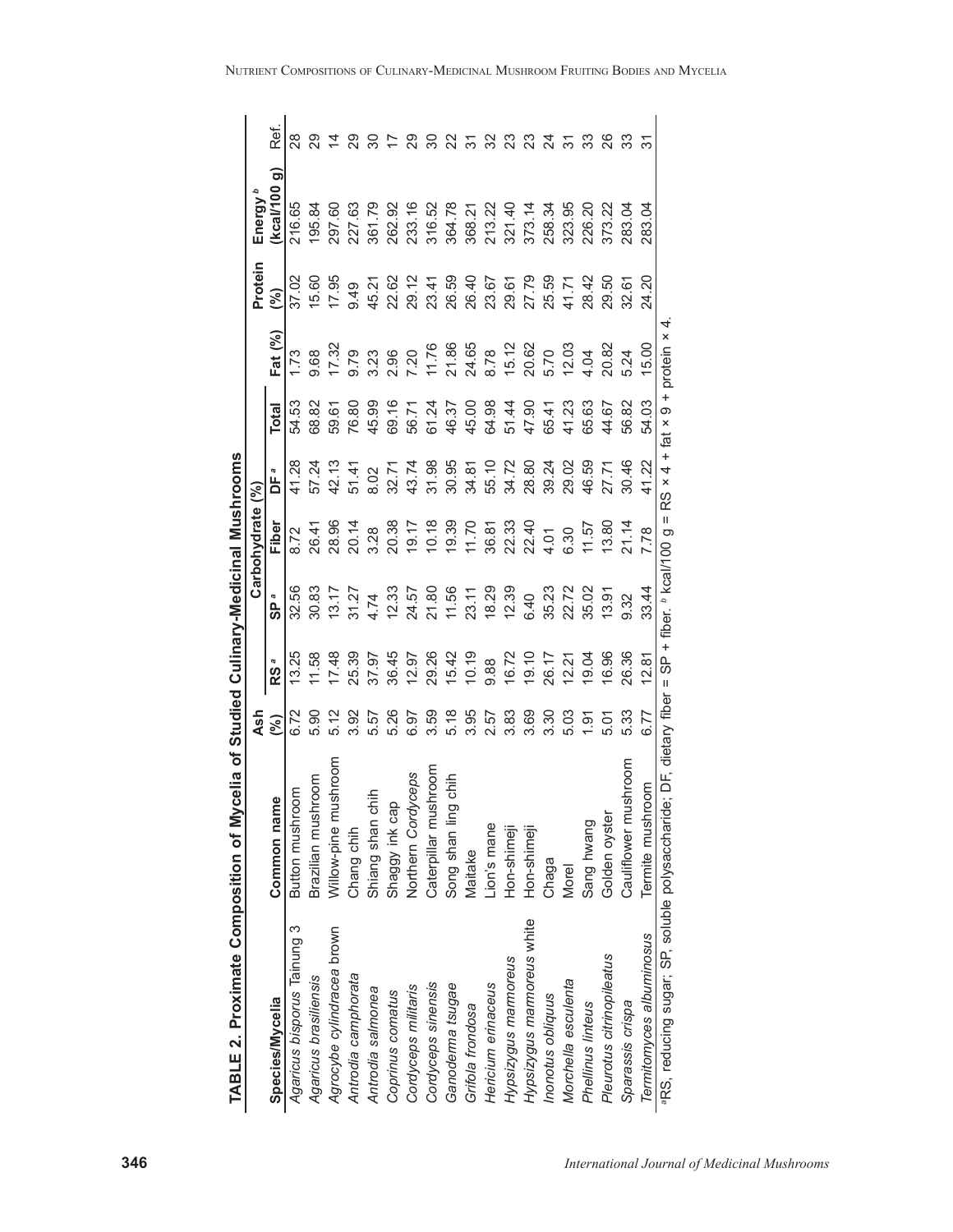fruiting bodies are low (<10.09%). However, the mineral composition in ash needs to be analyzed further.

#### **D. Total Carbohydrate**

In Table 1, the total carbohydrate content is the sum of RS, SP, and fiber contents. It seems that total carbohydrate is the main component in mushroom fruiting bodies, and the contents range from 47.61% to 91.77%. Northern *Cordyceps* contains the highest amount of fat and protein and, conversely, contains the least amount of total carbohydrate. Besides, the total carbohydrate contents of most fruiting bodies are more than 56.61%.

Reducing sugars are the only component in carbohydrates producing energy in the human body. Thus, the content of RS also affects the glycemic index (GI), which is a measure of how fast a carbohydrate triggers a rise in blood sugar. The higher the GI value, the greater the blood sugar response that can be observed. However, the GI value of mushrooms is 32 as compared to the control, glucose, which is defined as a GI value of 100.9

The contents of RS in fruiting bodies range from 8.36% to 37.95%. In Table 1, only four fruiting bodies—*Tricholoma giganteum*, *Tremella fuciformis*, *Clitocybe maxima*, and *Pleurotus ferulae*, contain >30% RS; eight fruiting bodies contain 20%–30% RS; 18 fruiting bodies contain 10%– 20% RS; and six fruiting bodies contain <10% RS. The information about RS in Table 1 is of great importance because the content of RS in each individual mushroom is directly related to its specific GI value and also the energy uptake.

Dietary fiber includes soluble (SP) and insoluble polysaccharides (fiber), and its content is calculated by subtracting the RS content from the total carbohydrate content. In Table 1, the contents of DP range from 33.58% to 82.85%, with Chaga being the highest and northern *Cordyceps* the lowest. This reveals that fruiting bodies are rich sources of DF, including SP and fiber. Dietary fiber promotes beneficial physiological effects, including relaxation, blood cholesterol attenuation, and blood glucose attenuation.10 The crude fiber is acid-, alkali- and alcohol-insoluble polysaccharide and is ineffective in taste. The major component of crude fiber in mushrooms is chitin, which is an important structural polysaccharide found in the cell wall.<sup>11</sup> However, some medicinal mushrooms such

as *Ganoderma lucidum* and *Inonotus obliquus* are not chewable due to their tough texture and woody structure. Thus, their crude fiber is not ingestible. On the other hand, SP is water soluble and can also be a biologically active component in human  $body.5$ 

In Table 1, crude fiber contents range from 2.91% to 73.37%. *Ganoderma*, *Lentinus edodes* stipe, and *Inonotus obliquus* are high in crude fiber content (>34.58%) and are not readily edible. However, mushrooms with crude fiber contents of lower than 32% are acceptable for fresh consumption. In Table 1, contents of SP range from 5.06% to 70.52%. In addition to mushroom stipes, northern *Cordyceps*, and *Ganoderma*, most mushroom contain >21.44% of SP. Thus, fruiting bodies are rich sources of SP and eating them will be beneficial.

#### **E. Energy**

Carbohydrate, protein, and fat are three major energy-providing components. Only 100 g of pure fat provide energy of 900 kcal, whereas 100 g of pure carbohydrate and protein can produce energy of 400 kcal. Due to the high amount of DF present, the energy provided by 100 g of dry mushrooms will not be higher than 400 kcal. Thus, based on the energy provided, mushrooms can be classified into four levels: first level, >300 kcal/100 g; second level, 200–300 kcal/100 g; third level, 100– 200 kcal/100 g; and fourth level, <100 kcal/100 g.

In Table 1, the energy provided by 100 g of dry fruiting bodies ranges from 46.96 to 292.37 kcal. No fruiting body is listed in the first level, eight in the second level, and two in the fourth level. Most fruiting bodies<sup> $27$ </sup> are listed in the third level. It seems that fruiting bodies are not a good source of energy.

Based on the proximate composition and energy, most fruiting bodies are low in fat and calories and rich in protein and DF; some are rich in SP and others are rich in crude fiber.

## **IV. PROXIMATE COMPOSITION OF MYCELIA**

The information about the proximate composition and energy of mushroom mycelia is limited because fruiting bodies are the main form of mushrooms consumed. Generally, mycelia are prepared after filtration as an air-dried or freeze-dried form.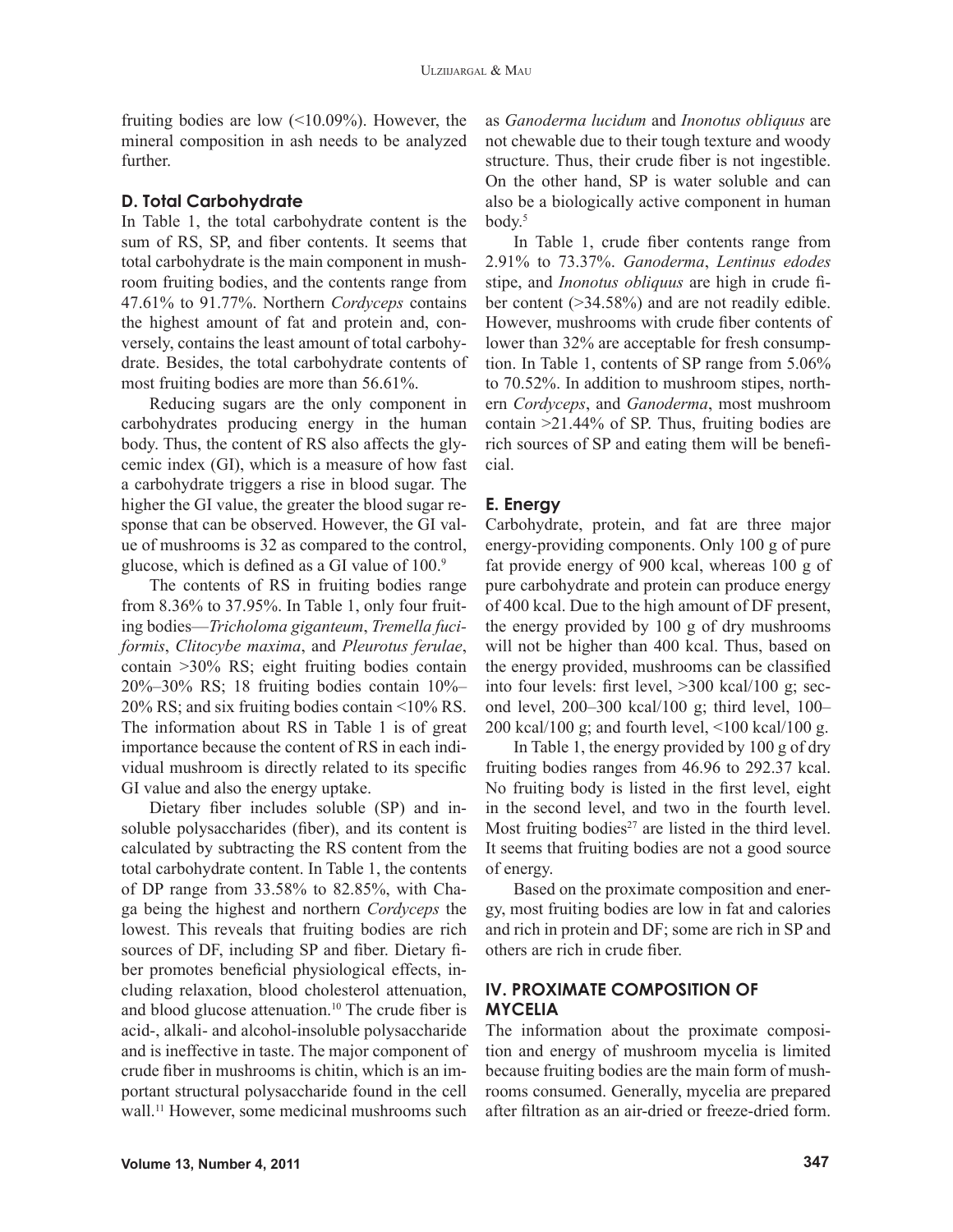The composition of mycelia is also presented on the dry basis for consistent comparison.

# **A. Protein**

In Table 2, only three mycelia (*Antrodia camphorata*, *Agaricus brasiliensis*, and *Agrocybe cylindracea*) contain <20% protein. The protein contents of most mycelia are 22.62% to 45.21%, indicating that most mycelia are also good sources of protein. In addition, mycelia of *Antrodia salmonea* and *Morchella esculenta* are a better source of protein. Since no limiting amino acids are found in the protein of fruiting bodies, the profile of amino acids in mycelia must be analyzed further.

# **B. Fat**

In Table 2, the fat contents of mycelia vary widely and range from 1.73% to 24.65%. Several mycelia, such as *Grifola frondosa*, *Ganoderma tsugae*, *Pleurotus citrinipiletus*, and *Hypsizygus marmoreus*, are a good source of fat, and thus a good source of energy. However, several mycelia contain less fat, such as *Agaricus bisporus* strain Tainung 3 (1.73%) and *Coprinus comatus* (2.96%). It seems that half of the mycelia in Table 2 contain higher amounts of fat than most fruiting bodies. Higher fat in mycelia may due to the ability of mycelia to synthesize more fat in submerged culture, and to the higher fat content of the medium.

# **C. Ash**

In Table 2, the ash contents of all mycelia are below 7%, whereas those of mycelia of *Hericium erinaceus* and *Phellinus linteus* are below 3%. Obviously, the ash contents in mycelia are low. The mineral contents and composition in the medium affects the ash content and composition of mycelia. Thus, by manipulation of the medium composition, mycelia can contain certain amounts of minerals of interest.

# **D. Total Carbohydrate**

In Table 2, total carbohydrate is the main component in mushroom mycelia and the contents range from 41.23% to 76.80%, except for that of *Morchella esculenta* mycelia, whose protein content is higher. The contents of RS in mycelia range from 9.88% to 37.97%. The mycelia of *Antrodia salmonea* and C*oprinus comatus* contain >30% of RS. The contents of DP in mycelia range from

27.71% to 57.24%, except for that of the mycelia of *Antrodia salmonea* (8.03%). Most mycelia are also rich sources of DF, including SP and fiber.

In Table 2, crude fiber contents range from 3.28% to 36.81%, with that of the mycelia of *Hericium erinaceus* being the highest. The contents of SP range from 4.74% to 35.23%. Only three mycelia (those of *Antrodia salmonea*, *Hypsizygus marmoreus*, and *Sparassis srispa*) contain <10% fiber. Obviously, most mycelia are also rich sources of SP and will be beneficial to eat.

# **E. Energy**

In Table 2, the energy provided by 100 g of dry mycelia ranges from 195.84 to 373.22 kcal, much higher than that provided by the fruiting bodies. Nine mycelia are listed in the first level, ten in the second level, and only one in the third level.

Based on the proximate composition and energy, most mycelia are low in fat and calories, and rich in protein and DF; some are rich in SP and others are rich in crude fiber. When compared to the fruiting bodies, most mycelia are relatively high in energy.

# **V. CONCLUSIONS**

Mushrooms, including fruiting bodies and mycelia, give food nutritional value. Based on the proximate composition and energy, most fruiting bodies and mycelia are low in fat and calories and rich in protein and DF. Overall, the information about the proximate composition and energy are of great interest for fruiting bodies and mycelia to be used as foods or food-flavoring materials or in the formulation of health foods.

## **REFERENCES**

- 1. Mau J-L. The umami taste of edible and medicinal mushrooms. Int J Med Mushr. 2005;7:119–125.
- 2. DaSilva EJ. Mushrooms in medicine and culture. Int J Med Mushr. 2005;7:75–78.
- 3. Crisan EV, Sands A. Edible mushrooms: nutritional value. In: Chang ST & Hayes WA, editors. The biology and cultivation of edible mushrooms. New York: Academic Press; 1978. p. 137–165.
- 4. Chang ST, Miles PhG. The nutritional attributes and medicinal value of edible mushrooms. In: Edible mushrooms and their cultivation. Boca Raton, FL: CRC Press; 1989. pp. 27–40.
- 5. Wasser SP, Weis AL. Medicinal properties of substances occurring in higher Basidiomycetes mushrooms: current perspective (review). Int J Med Mushr. 1999;1:31–62.